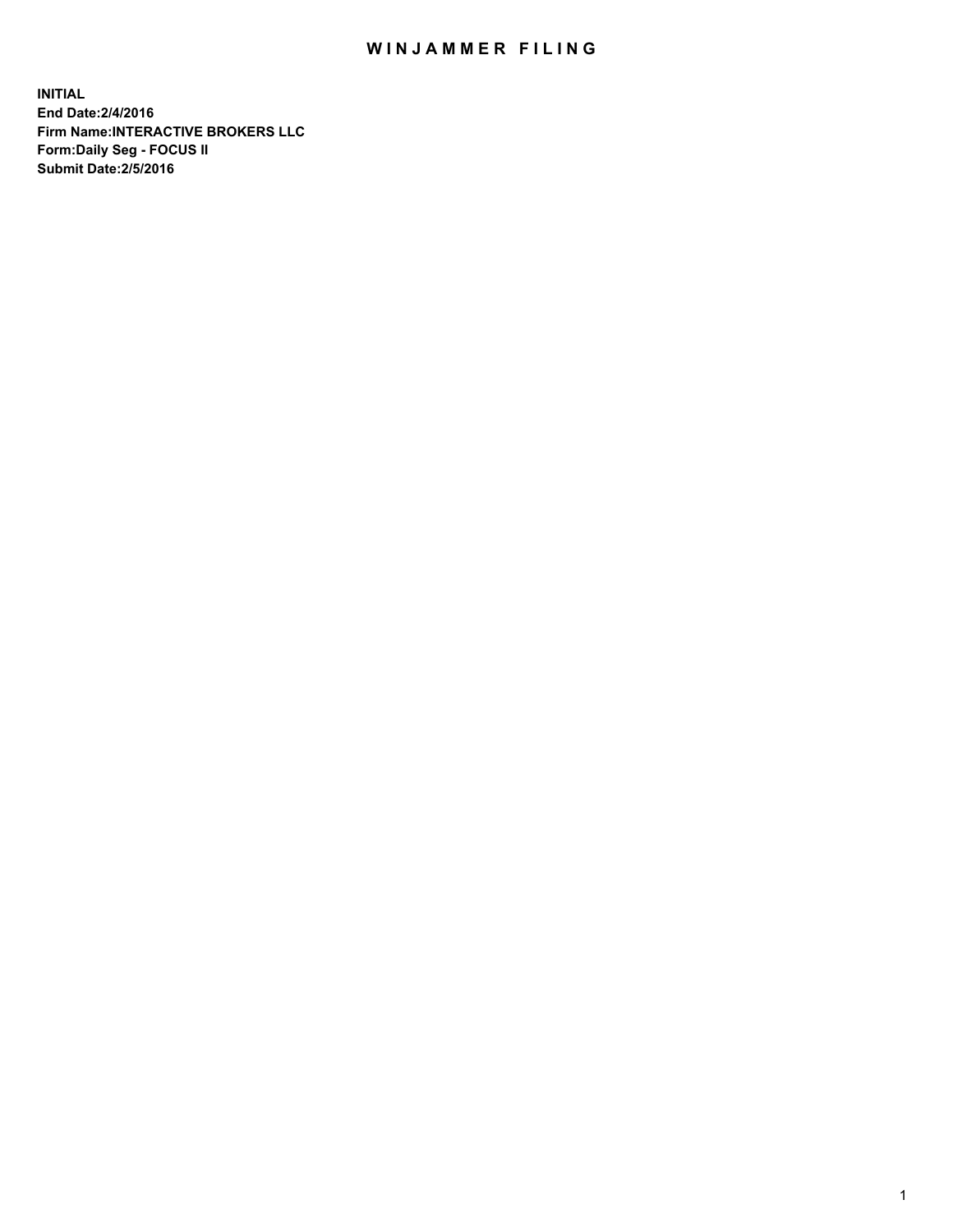## **INITIAL End Date:2/4/2016 Firm Name:INTERACTIVE BROKERS LLC Form:Daily Seg - FOCUS II Submit Date:2/5/2016 Daily Segregation - Cover Page**

| Name of Company<br><b>Contact Name</b><br><b>Contact Phone Number</b><br><b>Contact Email Address</b>                                                                                                                                                                                                                          | <b>INTERACTIVE BROKERS LLC</b><br><b>Alex Parker</b><br>203-618-7738<br>aparker@interactivebrokers.com |
|--------------------------------------------------------------------------------------------------------------------------------------------------------------------------------------------------------------------------------------------------------------------------------------------------------------------------------|--------------------------------------------------------------------------------------------------------|
| FCM's Customer Segregated Funds Residual Interest Target (choose one):<br>a. Minimum dollar amount: ; or<br>b. Minimum percentage of customer segregated funds required:%; or<br>c. Dollar amount range between: and; or<br>d. Percentage range of customer segregated funds required between:% and%.                          | <u>0</u><br>155,000,000 245,000,000<br><u>00</u>                                                       |
| FCM's Customer Secured Amount Funds Residual Interest Target (choose one):<br>a. Minimum dollar amount: ; or<br>b. Minimum percentage of customer secured funds required:%; or<br>c. Dollar amount range between: and; or<br>d. Percentage range of customer secured funds required between:% and%.                            | <u>0</u><br>80,000,000 120,000,000<br>0 <sub>0</sub>                                                   |
| FCM's Cleared Swaps Customer Collateral Residual Interest Target (choose one):<br>a. Minimum dollar amount: ; or<br>b. Minimum percentage of cleared swaps customer collateral required:% ; or<br>c. Dollar amount range between: and; or<br>d. Percentage range of cleared swaps customer collateral required between:% and%. | ₫<br>0 <sub>0</sub><br>0 <sub>0</sub>                                                                  |

Attach supporting documents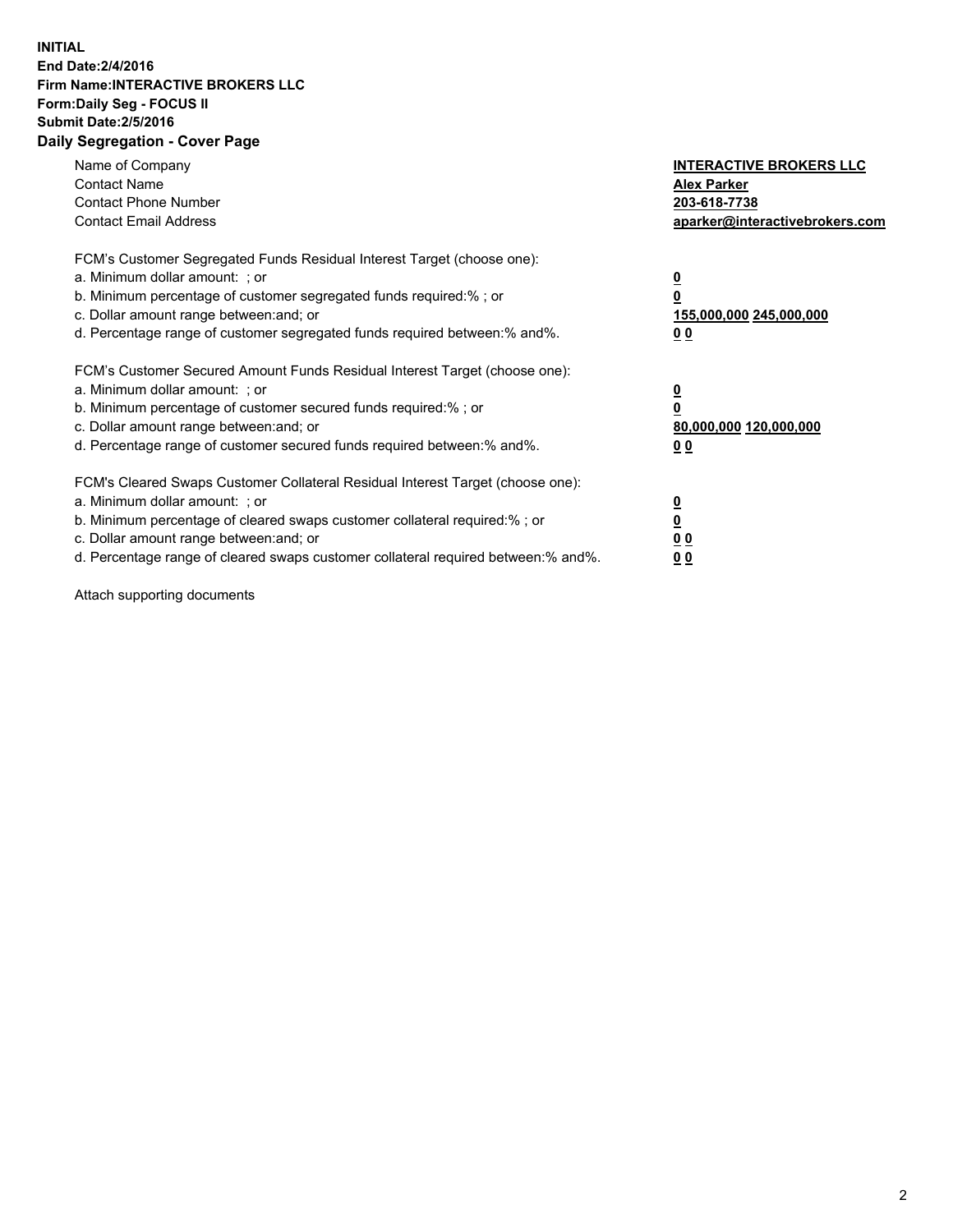## **INITIAL End Date:2/4/2016 Firm Name:INTERACTIVE BROKERS LLC Form:Daily Seg - FOCUS II Submit Date:2/5/2016 Daily Segregation - Secured Amounts**

|     | Foreign Futures and Foreign Options Secured Amounts                                         |                                   |
|-----|---------------------------------------------------------------------------------------------|-----------------------------------|
|     | Amount required to be set aside pursuant to law, rule or regulation of a foreign            | $0$ [7305]                        |
|     | government or a rule of a self-regulatory organization authorized thereunder                |                                   |
| 1.  | Net ledger balance - Foreign Futures and Foreign Option Trading - All Customers             |                                   |
|     | A. Cash                                                                                     | 324,258,043 [7315]                |
|     | B. Securities (at market)                                                                   | $0$ [7317]                        |
| 2.  | Net unrealized profit (loss) in open futures contracts traded on a foreign board of trade   | -18,373,572 [7325]                |
| 3.  | Exchange traded options                                                                     |                                   |
|     | a. Market value of open option contracts purchased on a foreign board of trade              | 88,139 [7335]                     |
|     | b. Market value of open contracts granted (sold) on a foreign board of trade                | -139,446 [7337]                   |
| 4.  | Net equity (deficit) (add lines 1.2. and 3.)                                                | 305,833,164 [7345]                |
| 5.  | Account liquidating to a deficit and account with a debit balances - gross amount           | 696,024 [7351]                    |
|     | Less: amount offset by customer owned securities                                            | 0 [7352] 696,024 [7354]           |
| 6.  | Amount required to be set aside as the secured amount - Net Liquidating Equity              | 306,529,188 [7355]                |
|     | Method (add lines 4 and 5)                                                                  |                                   |
| 7.  | Greater of amount required to be set aside pursuant to foreign jurisdiction (above) or line |                                   |
|     |                                                                                             | 306,529,188 [7360]                |
|     | 6.                                                                                          |                                   |
|     | FUNDS DEPOSITED IN SEPARATE REGULATION 30.7 ACCOUNTS                                        |                                   |
| 1.  | Cash in banks                                                                               |                                   |
|     | A. Banks located in the United States                                                       | 500,149 [7500]                    |
|     | B. Other banks qualified under Regulation 30.7                                              | 0 [7520] 500,149 [7530]           |
| 2.  | Securities                                                                                  |                                   |
|     | A. In safekeeping with banks located in the United States                                   | 359,108,629 [7540]                |
|     | B. In safekeeping with other banks qualified under Regulation 30.7                          | 0 [7560] 359,108,629 [7570]       |
| 3.  | Equities with registered futures commission merchants                                       |                                   |
|     | A. Cash                                                                                     | $0$ [7580]                        |
|     | <b>B.</b> Securities                                                                        | $0$ [7590]                        |
|     | C. Unrealized gain (loss) on open futures contracts                                         | $0$ [7600]                        |
|     | D. Value of long option contracts                                                           | $0$ [7610]                        |
|     | E. Value of short option contracts                                                          | 0 [7615] 0 [7620]                 |
| 4.  | Amounts held by clearing organizations of foreign boards of trade                           |                                   |
|     | A. Cash                                                                                     | $0$ [7640]                        |
|     | <b>B.</b> Securities                                                                        | $0$ [7650]                        |
|     | C. Amount due to (from) clearing organization - daily variation                             | $0$ [7660]                        |
|     | D. Value of long option contracts                                                           | $0$ [7670]                        |
|     | E. Value of short option contracts                                                          | 0 [7675] 0 [7680]                 |
| 5.  | Amounts held by members of foreign boards of trade                                          |                                   |
|     | A. Cash                                                                                     | 84,566,767 [7700]                 |
|     | <b>B.</b> Securities                                                                        | $0$ [7710]                        |
|     | C. Unrealized gain (loss) on open futures contracts                                         | $-583,920$ [7720]                 |
|     | D. Value of long option contracts                                                           | 88,139 [7730]                     |
|     | E. Value of short option contracts                                                          | -139,446 [7735] 83,931,540 [7740] |
| 6.  | Amounts with other depositories designated by a foreign board of trade                      | $0$ [7760]                        |
| 7.  | Segregated funds on hand                                                                    | $0$ [7765]                        |
| 8.  | Total funds in separate section 30.7 accounts                                               | 443,540,318 [7770]                |
| 9.  | Excess (deficiency) Set Aside for Secured Amount (subtract line 7 Secured Statement         | 137,011,130 [7380]                |
|     | Page 1 from Line 8)                                                                         |                                   |
| 10. | Management Target Amount for Excess funds in separate section 30.7 accounts                 | 80,000,000 [7780]                 |
| 11. | Excess (deficiency) funds in separate 30.7 accounts over (under) Management Target          | 57,011,130 [7785]                 |
|     |                                                                                             |                                   |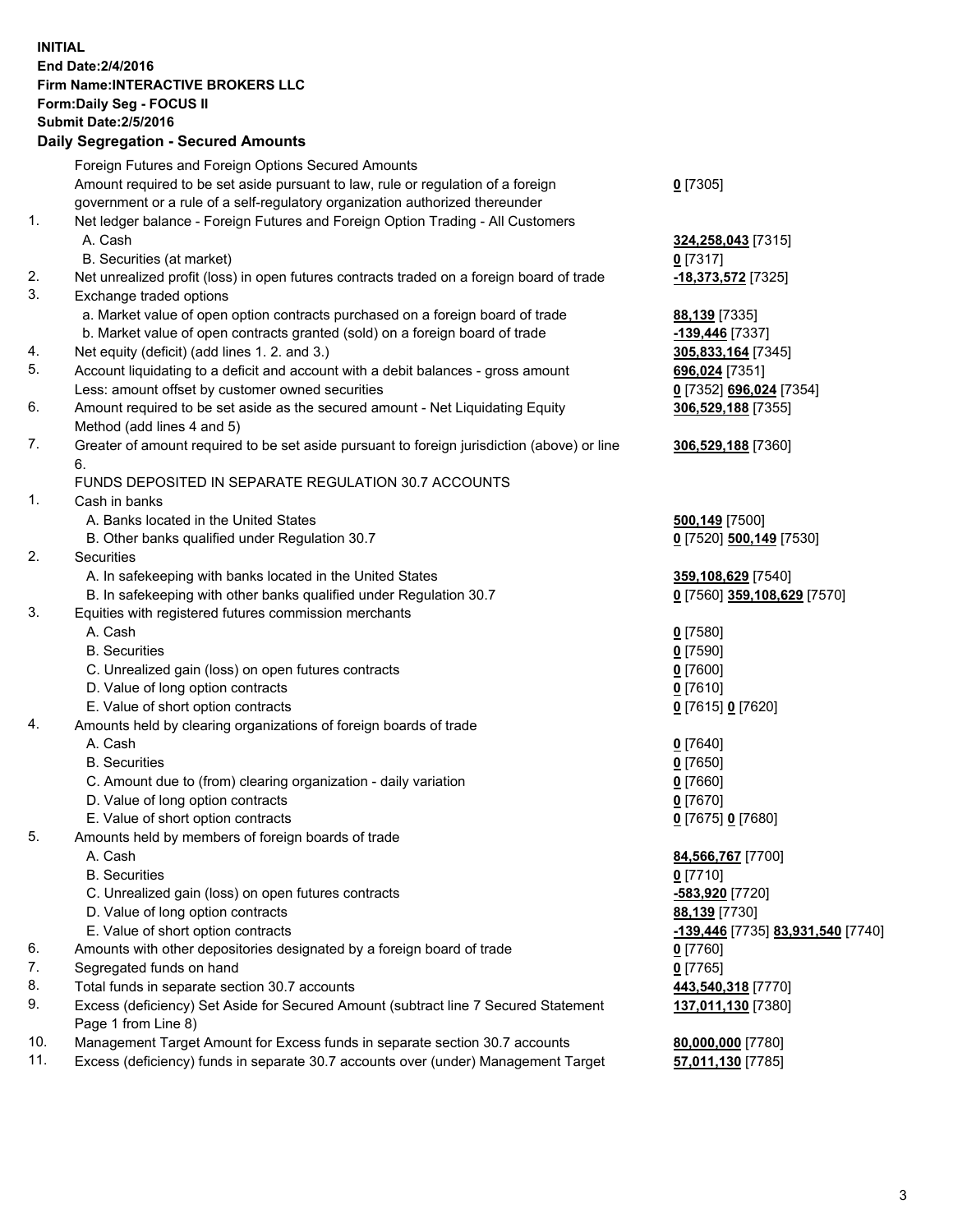**INITIAL End Date:2/4/2016 Firm Name:INTERACTIVE BROKERS LLC Form:Daily Seg - FOCUS II Submit Date:2/5/2016 Daily Segregation - Segregation Statement** SEGREGATION REQUIREMENTS(Section 4d(2) of the CEAct) 1. Net ledger balance A. Cash **2,595,033,152** [7010] B. Securities (at market) **0** [7020] 2. Net unrealized profit (loss) in open futures contracts traded on a contract market **34,233,826** [7030] 3. Exchange traded options A. Add market value of open option contracts purchased on a contract market **107,242,822** [7032] B. Deduct market value of open option contracts granted (sold) on a contract market **-203,265,527** [7033] 4. Net equity (deficit) (add lines 1, 2 and 3) **2,533,244,273** [7040] 5. Accounts liquidating to a deficit and accounts with debit balances - gross amount **519,829** [7045] Less: amount offset by customer securities **0** [7047] **519,829** [7050] 6. Amount required to be segregated (add lines 4 and 5) **2,533,764,102** [7060] FUNDS IN SEGREGATED ACCOUNTS 7. Deposited in segregated funds bank accounts A. Cash **196,665,749** [7070] B. Securities representing investments of customers' funds (at market) **1,551,222,966** [7080] C. Securities held for particular customers or option customers in lieu of cash (at market) **0** [7090] 8. Margins on deposit with derivatives clearing organizations of contract markets A. Cash **52,016,949** [7100] B. Securities representing investments of customers' funds (at market) **1,058,377,664** [7110] C. Securities held for particular customers or option customers in lieu of cash (at market) **0** [7120] 9. Net settlement from (to) derivatives clearing organizations of contract markets **-2,916,959** [7130] 10. Exchange traded options A. Value of open long option contracts **107,233,794** [7132] B. Value of open short option contracts **-203,256,528** [7133] 11. Net equities with other FCMs A. Net liquidating equity **0** [7140] B. Securities representing investments of customers' funds (at market) **0** [7160] C. Securities held for particular customers or option customers in lieu of cash (at market) **0** [7170] 12. Segregated funds on hand **0** [7150] 13. Total amount in segregation (add lines 7 through 12) **2,759,343,635** [7180] 14. Excess (deficiency) funds in segregation (subtract line 6 from line 13) **225,579,533** [7190] 15. Management Target Amount for Excess funds in segregation **155,000,000** [7194] **70,579,533** [7198]

16. Excess (deficiency) funds in segregation over (under) Management Target Amount Excess